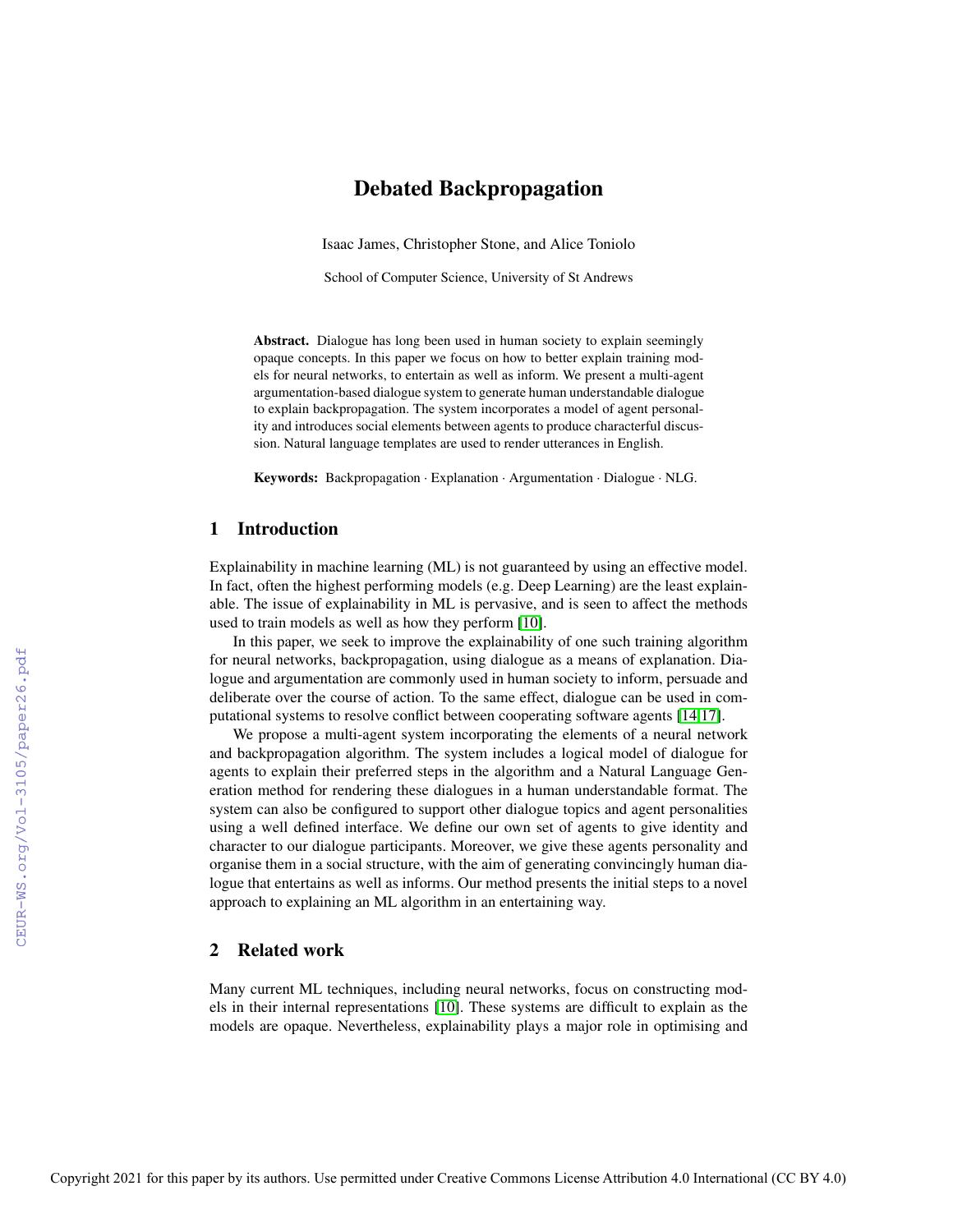producing scientific outcomes [\[15\]](#page-11-0). Roscher et al. [\[15\]](#page-11-0) presents two general forms of explanation: scientific explanations, which include the data, model and output obtained; and algorithmic explanations, which aim to "reveal underlying causes to the decision of an ML method". Existing research often focuses on scientific explanations either by embedding the generation of the explanations in the training algorithms or by creating an additional layer over existing algorithms to explain how a decision is computed [\[1\]](#page-11-1). In this research we follow the latter approach, but apply it to explaining training rather than the decisions made by the trained model.

In developing explanations, Roscher et al. [\[15\]](#page-11-0) argues that explainability cannot be achieved solely by an explanation generated via an algorithm. Among other approaches, argumentation-based reasoning has recently been adopted for generating explainable systems due to the capabilities of argumentation to provide justifications for a decision (see [\[4\]](#page-11-2) for a survey). When explanations are structured as argumentation frameworks, dialogue can be built upon them to provide means to interactively explore or challenge the explanations (e.g.  $[13,17]$  $[13,17]$ ). We are concerned with explaining the steps of a backpropagation algorithm and what actions it dictates on the basis of the current state of the system. Among the types of dialogue proposed by Walton and Krabbe [\[19\]](#page-11-5), the closest to our objectives are inquiry and deliberation. We adopt Riley's et al. [\[14\]](#page-11-6) framework for multi-agent dialogues over actions, in which inquiry dialogue over beliefs is combined with persuasion dialogue over actions. Our dialogue does not deliver explanations, but the steps of backpropagation are externalised in a dialogical form, similar to [\[13\]](#page-11-3).

Two additional dimensions are important in our work to enhance user engagement and support understanding of how a training algorithm works. Engagement with ML explanations has been sought through different means, including gamification of ML tasks (e.g., [\[5\]](#page-11-7)) and storytelling [\[8\]](#page-11-8). In creating our narratives, we consider dialogue based explanations as argumentative speeches using rhetoric elements [\[2\]](#page-11-9) whose informative and persuasive nature appeals to users' emotions to create engagement. Research on agent personality supports this task (e.g., [\[3\]](#page-11-10)). Naturally, human normative reasoning is strongly influenced by emotion, which in turn is influenced by one's personality. Agent personality models can be used to simulate emotions. There exist many personality models generally consisting of a set of dimensions [\[6](#page-11-11)[,7\]](#page-11-12).

Finally, we deliver the rendered debates using a systematic approach for producing natural language text from non-textual data by borrowing techniques from Natural Language Generation (NLG) [\[9\]](#page-11-13). Generating a natural language text usually requires choosing the contents of an utterance and preparing the plan of the entire text before the final realisation of sentences [\[9\]](#page-11-13). However, template-based systems are able to map non-linguistic input directly to the realised sentences, omitting the need for an intermediate plan [\[18\]](#page-11-14). A dialogue system usually has to formulate one or at most a sequence of a few sentences at a time [\[11\]](#page-11-15). Thus, template-based systems can be useful for generating dialogues where the contents of an utterance are already decided (for example, by a dialogue move) and a limited set of sentence templates will suffice. NLG has been demonstrated in different argumentation systems for explanations, e.g. [\[13\]](#page-11-3), but with less focus on the narrative output as in our approach.

We observed that there exists a wealth of related work in the areas of machine learning explainability, argumentation for explainability and multi-agent dialogue systems.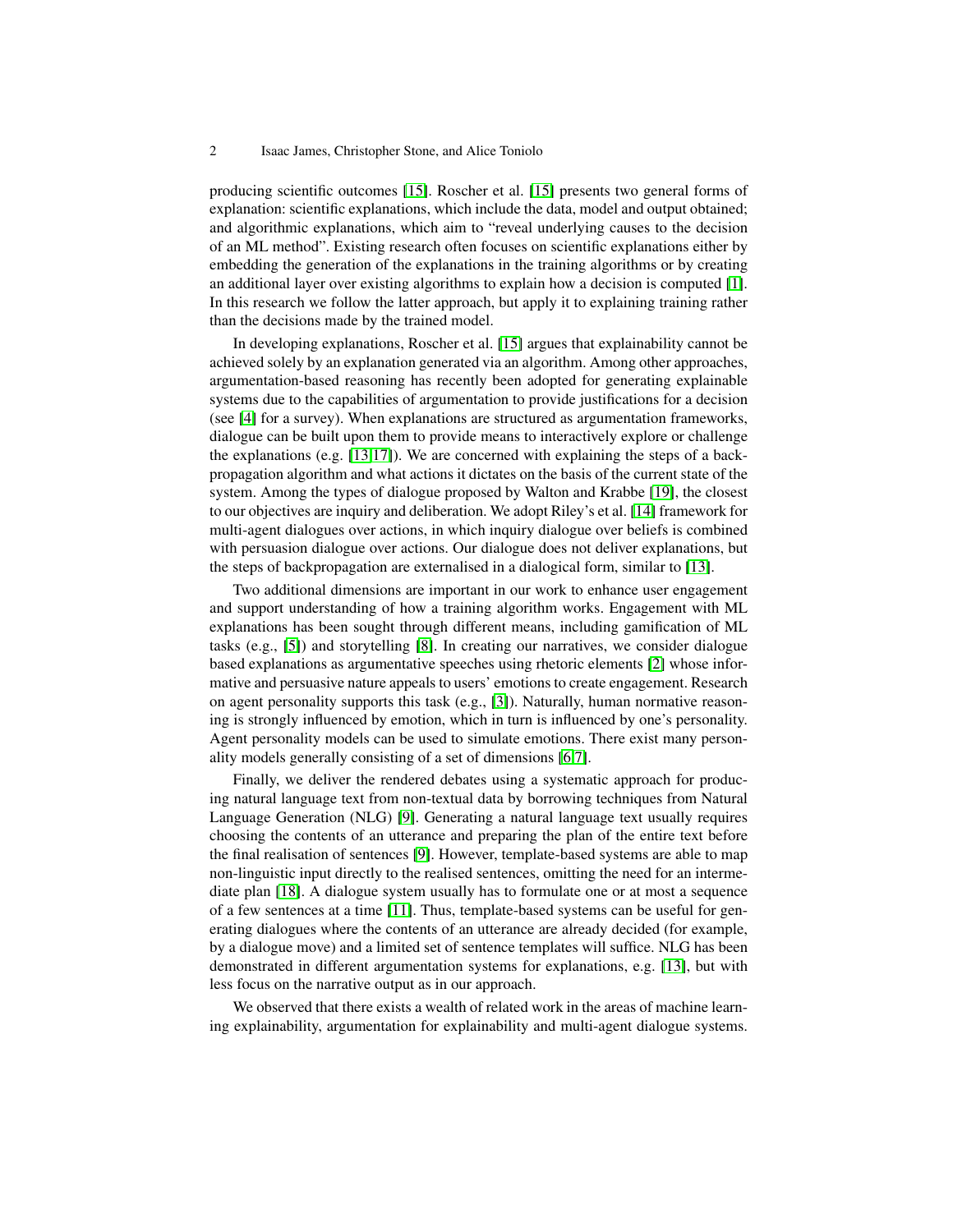However, current work at the intersection of these fields, in particular using multi-agent dialogue systems to explain an ML algorithm in an entertaining way, is limited. In this research, we describe an initial system to address this gap.

## 3 A model of agents to discuss backpropagation

Here we present our general approach to deliver a dialogue based explanation of the backpropagation algorithm in an entertaining and easy to access way.

### 3.1 Neural Networks

A neural network is composed of a number of neurons connected via directed links [\[16\]](#page-11-16). Each link has a numeric weight associated with it. A neuron  $i$  connected to neuron j has weight  $w_{i,j}$ . The output of a neuron i is its **activation** value. To obtain the activation of neuron  $j$ , the weighted sum of the inputs is first calculated. This linear component is then transformed by a nonlinear component [\[16\]](#page-11-16), called the activation **function**, g, to obtain the activation value  $a_i = g(\phi_i + b_i)$ . Here, neuron j is associated with a **bias** value,  $b_j$ . The bias is added to the weighted sum of inputs given to the activation function, which serves to adjust the activation higher or lower independent of the activations of the previous layer. Our neural network uses a sigmoid activation function, which outputs in the range (0, 1).

The goal of training a neural network is to set the weights and biases in order to minimise the error at the output layer. This error is a measure of how close the output is to the desired output, which is calculated using a loss function,  $L(\mathbf{w}, \mathbf{b})$ , where w and b are matrix representations of the weights and biases. For a multi-layer feedforward network, training can be achieved using backpropagation. At each step, the gradient of the loss function is computed with respect to the weights and biases. The negation of this gradient (the direction of steepest descent) is then used to update the weights and biases. This process is repeated until training converges on a minimal possible loss.

In this paper, we train a neural network for a classification task. Output targets are one-hot encoded, resulting in a target of 1 or 0 for each individual output neuron. For the purpose of later promoting discussion around whether these targets are met, we introduce the concept of tolerance, which is the minimal difference required between an output neuron's activation and its target for the neuron to be deemed on target.

### 3.2 Backpropagation dialogue in agent society

We construct our system around the idea of an agent society. Let us regard the natural hierarchy of a neural network's elements: the network itself, its layers and their respective neurons. We map this structure onto the concept of a labouring agent society, with each element represented by a single agent (see Fig. [1\)](#page-3-0). The neuron agents reside at the lowest level, working to change weights and biases, and are concerned mainly by the personal impact of these changes on themselves and their immediate neighbours. Above them, the layer and network agents concentrate on the bigger picture: training outcomes and errors, guiding the lower levels towards improving these results. The single network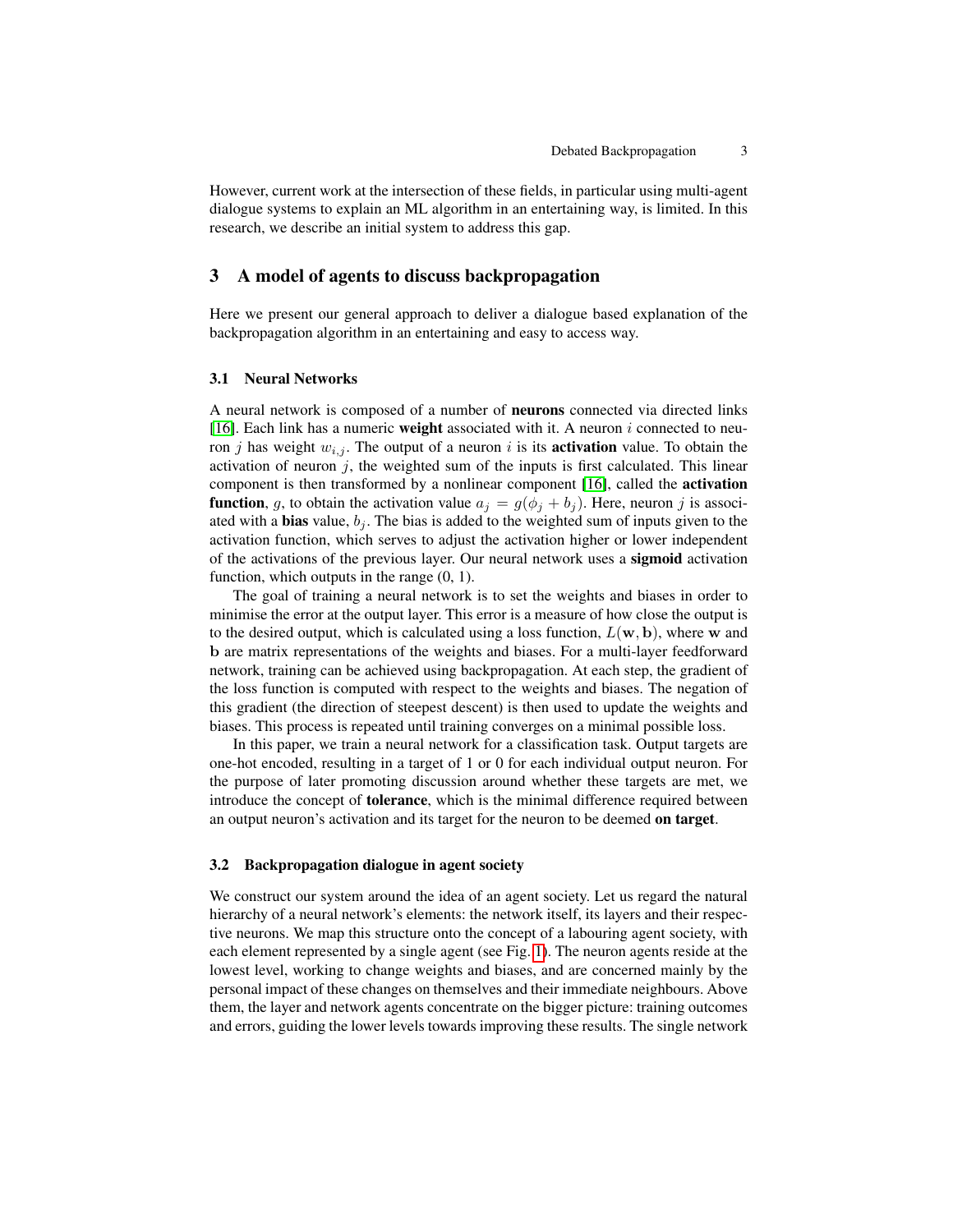<span id="page-3-0"></span>4 Isaac James, Christopher Stone, and Alice Toniolo



Fig. 1: Neural network agent society, showing structural and social hierarchy.

agent at the top is the most accountable, responsible for setting goals and communicating these to the layer agents. The layer agents form the 'middle-management' and must mediate the debate of the many neuron agents, whilst directing them to perform actions to meet the goals set by the network.

In backpropagation, the error in each output neuron is propagated back to connected hidden neurons according to the strength of the respective connections. The hidden neurons are therefore made responsible for some fraction of the output neuron's error. This notion of responsibility can be incorporated into an agent's personality. For example, their individual contribution to the overall training error might interact with their sense of moral or social responsibility to the other agents to influence their choices in a dialogue game. Agent roles and their social relationships are encoded within our application of the belief and personality framework of an agent.

With the aim to convey an explanation of the steps of the backpropagation algorithm, our dialogue can be structured as follows:

- 1. Begin with the network agent stating an overall goal (e.g., a desired classification).
- 2. Proceed with the network agent inquiring as to whether the goal has been met.
- 3. Participants then exchange relevant information to discover the answer to the inquiry.
- 4. If the goal has not been met, participants argue about what action to take until consensus is reached.

This dialogue incorporates two of the argumentation dialogue types proposed by Walton and Krabbe [\[19\]](#page-11-5): deliberation and inquiry. Through inquiry, agents may discover what is currently blocking the satisfaction of the goal, which can be used to inform a choice of action in the deliberation phase that follows.

#### 3.3 Our agent framework

Our approach to represent the dialogue uses the framework from Riley et al [\[14\]](#page-11-6) extended for our objectives. An agent  $x$  is equipped with the following components:

- 1. Epistemic knowledge: facts and defeasible rules to enable an agent's epistemic reasoning. Facts represent information regarding the current state of the backpropagation algorithm from which agents form b-arguments.
- 2. Normative knowledge: action rules formalised as an Action-Based Alternating Transition System (AATS) to enable an agent to decide what to do in order to reach the stated goal. From actions agents form a-arguments.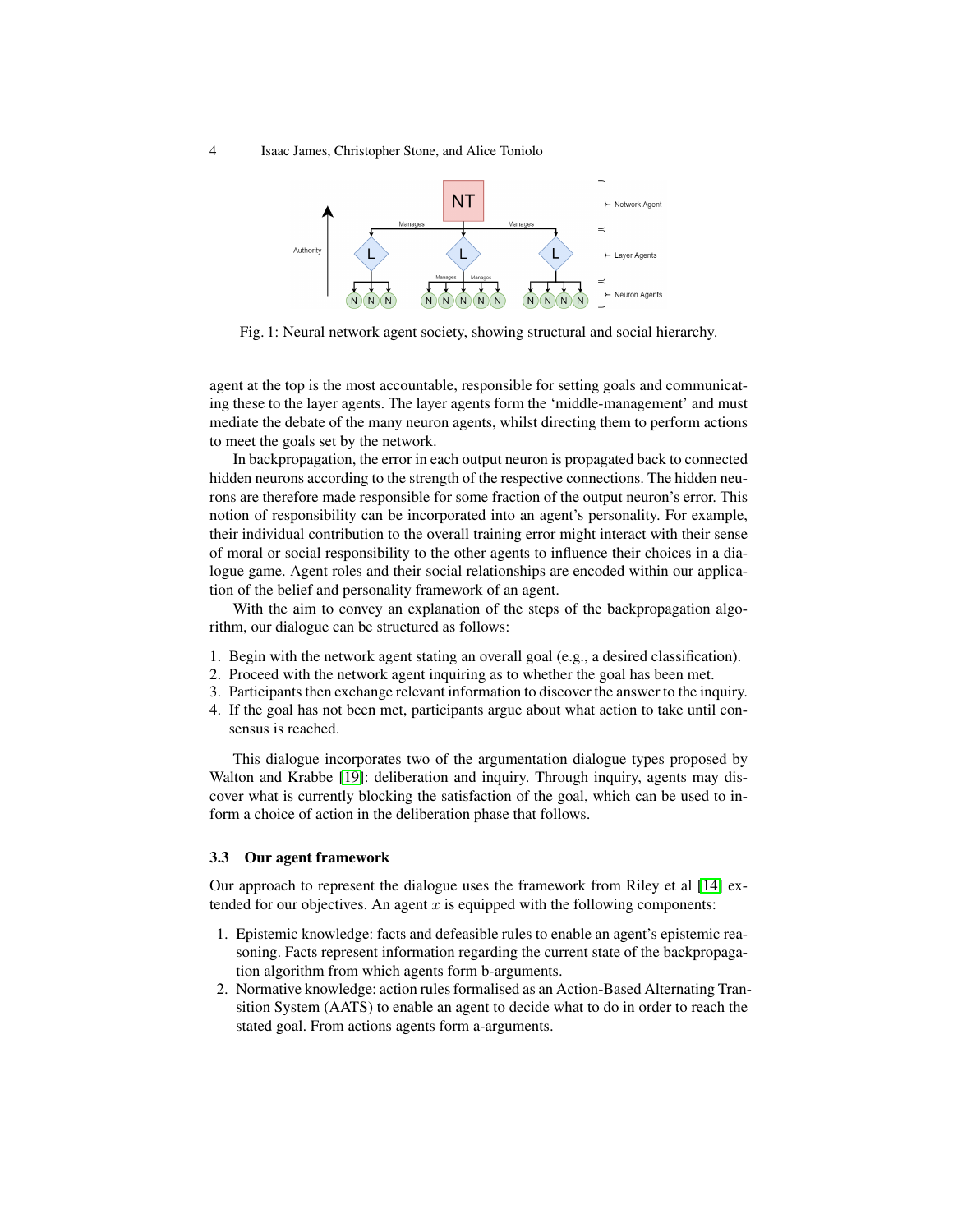- 3. Inquiry dialogue protocol rules: enabling agents to collectively discover the status of the target goal using b-arguments; for example whether a neuron should activate.
- 4. Deliberation dialogue protocol rules: enabling agents to collectively decide what to do to reach the target goal (e.g. modify the activation threshold) using a-arguments.
- 5. An agent personality and role, modelled as a vector of binary personality dimensions, which determine what arguments take priority in the dialogue and how this is rendered in natural language.
- 6. A set of Natural language templates that are instantiated on the basis of the agent personality and role.

The following section will present how we instantiated this framework in our work.

## 4 A Multi-Agent System to Explain Backpropagation

We implemented our system in Python, on the basis of Nielsen's code [\[12\]](#page-11-17). The network uses a sigmoid activation function and uses mini-batch stochastic gradient descent.

#### 4.1 Agents

Our agent model encapsulates an agent's epistemic knowledge, normative knowledge and personality dimensions. In our system we have five agent types: Network (NT), Layer (Li), Input Neuron (INi), Hidden Neuron (HNij) and Output Neuron (ONi). The symbols  $i, j$  indicate numerical indices that identify individual layer and neuron agents.

The network agent NT encapsulates the neural network, including the backpropagation algorithm. NT is also responsible for initialising and storing the other agent objects in the society, including the layers and neurons, as well as updating the values of their beliefs to reflect the current state of the network. For example, NT will update the weight, bias and activation beliefs of the neuron agents to ensure that they are consistent with the latest values. NT is also capable of updating its own beliefs between training iterations, such as the target classification of a training sample.

The layer agents Lis are responsible for deriving knowledge relevant to individual neuron agents from NT's beliefs, such as activation targets for individual output neurons using a target class known to the network. The neuron agents Nis are responsible for harbouring most of the normative knowledge in the society. Nis know about the weights and biases in the network and what actions can be performed to modify them.

### 4.2 Agent Personality

We model agent personalities as a vector of binary personality dimensions. These dimensions can be associated with certain modifications to an agent's knowledge framework, altering what information they may share in an inquiry or what actions they may propose during deliberation. Thus, an agent's personality is self-contained within the agent's knowledge framework, allowing the dialogue protocols to remain generic.

Personality dimensions may also be used to alter the natural language templates used for certain facts. This allows different personalities to be superimposed onto the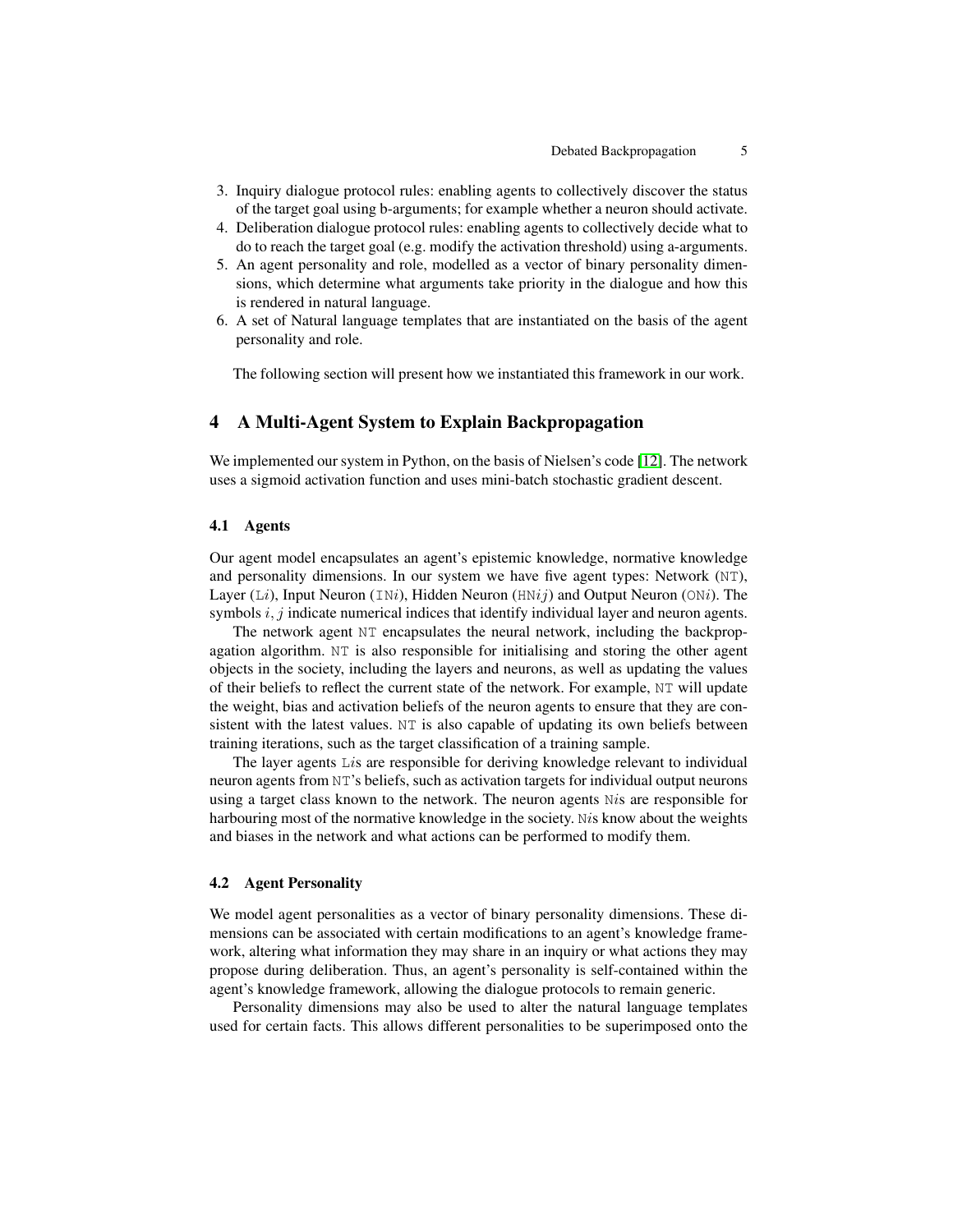same sequence of moves via changes in natural language. An optional *'intent'* with an asserted fact or action argument, represents the intention of the agent behind the assertion and indicate the template variant to be used by the natural language generator.

#### 4.3 Agent knowledge

Agent Configuration. An agent configuration file allows an agent to store the knowledge base in a concise data-interchange format, JSON. Configuration files make the system accessible to less-technical users by providing a way to edit an agent's knowledge base to craft different dialogues without the need to write any code. The agent configuration files include the required sections: facts, rules and AATS, below:

```
{ "facts": { "all": [...], "pa" : [...], "pb" : [...] },<br> "rules": { "all": [...], "!pa": [...] },<br> "AATS" : { "all": [...] }}
```
Knowledge definitions within these sections can be optionally associated with personality traits  $p_i$ , as shown. These form a key-value pair, with the personality trait string as the key and array of knowledge definitions as the value. A prefix ! specifies that knowledge applies to all agents that *do not* display a particular personality trait.

Epistemic knowledge. The belief system represents an agent's epistemic knowledge and is formed by defeasible facts, literals denoted as  $\alpha$ , and defeasible rules  $\alpha_1 \wedge ... \wedge$  $\alpha_n \to \alpha_0$  where  $\alpha_1, ..., \alpha_n$  are the *premises* and  $\alpha_0$  is the *conclusion*.

*Facts.* An agent maintains facts  $\alpha$  representing ground predicates listed in  $f$ acts and including any predicates instantiated by the network agent. A fact  $\alpha_1$  has a structure  $subject(X1, \ldots, Xn, Value, Internet)$  where  $x_i$  represents the agents which the fact relates to. These identifiers are important in our domain to be used in the fact's natural language template to refer to agents by name. In the configuration file we represent these facts as \$X1....\$Xn\_subject(Value)#Intent strings with a different structure for ease of manipulation. The string \$self represents the name of the agent the knowledge belongs to. Neuron specific references can also be used in a neuron configuration file, such as \$otherNeuronInLayer and \$nextLayerNeuron, which act as wildcards that can apply to multiple other neurons. The following fields are optional: Value specifies a numerical value for the fact and Intent associates an intention with a fact. Intent has no meaning in the context of the logical system and is only referred to during NLG to select the template used to render the fact in a sentence.

Facts instantiated by the network agent have named values specific to neuron agents:

- X1 activation  $&$  X1 bias: neuron X1's last activation and bias values.
- X1\_X2\_weight: weight value of the link between neuron X1 and a neuron X2 in the proceeding layer.
- $X1$  target: value of 0 or 1, representing output neuron X1's target activation on the last training sample.
- X1 tolerance: value in the range  $[0, 0.5)$  representing how close neuron X1's activation value must be to the target for it to be deemed on target.

An example of fact is  $$self\_SON1_we$ ight indicating that the connection this weight is associated with is between the neuron agent  $(\frac{2}{5} \text{se}\, 1f)$  and output neuron 1 ( $\frac{2}{5}$ ON1).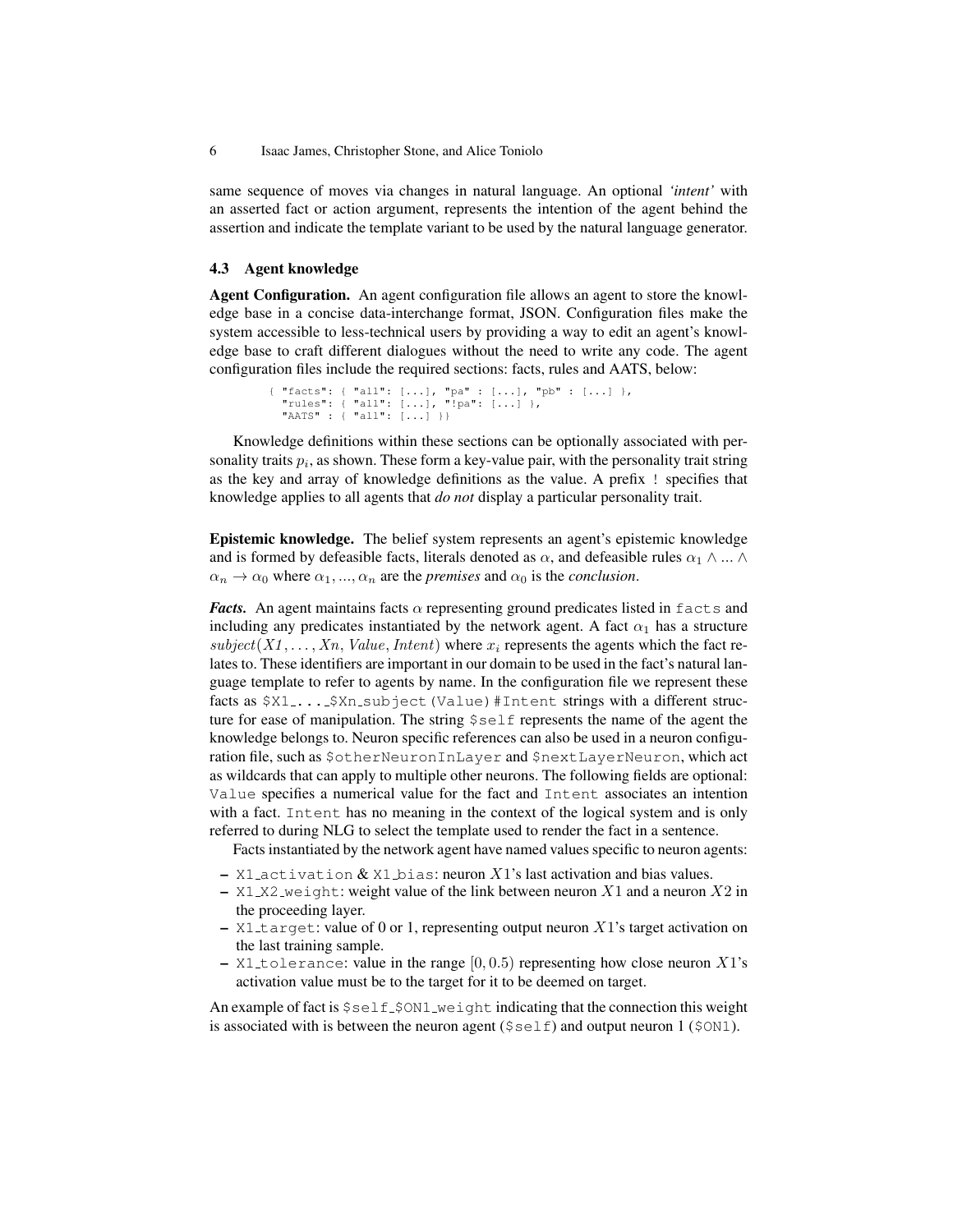*Rules.* Rules are represented as  $\alpha_1 \wedge ... \wedge \alpha_n \rightarrow \alpha_0$ . In addition, special rules act as enablers for other rules, which is fundamental in generating a coherent dialogue. We define specific derivation enabling rules of the form  $r_1 : \alpha_1 \wedge ... \wedge \alpha_n \rightarrow \delta$  such that  $r_2 : \delta \wedge \alpha_1 \wedge ... \wedge \alpha_n \rightarrow \alpha$  but for simplicity we represent this with rule names  $\alpha_1 \wedge ... \wedge \alpha_n \rightarrow r_2$ . This facilitates more finely grained control over the order of rule assertions in the inquiry dialogue. To prevent issues with non-terminating defeasible derivations, the definition of a nested rule is constrained to ensure that no fact acting as a rule's premise can occur in its conclusion as part of another rule.

In the configuration file, rules  $\alpha_1 \wedge \ldots \wedge \alpha_n \rightarrow \alpha_0$  are represented as strings of the form premises  $\rightarrow$  conclusion. In premises & and ! are used in place of  $\land$ and  $\neg$ . A clause  $\alpha$  may consist of one or more numerical facts combined with Pythonic mathematical notation to construct a boolean sub-expression. For example, consider a rule string known to a neuron agent:

\$self\_targetIs1 & \$self\_activation < 0.5 -> \$self\_activationTooLow

This specifies that for the claim to be valid, the neuron agent's target activation must be 1 (\$self targetIs1) and its actual activation (\$self activation) must be a value less than 0.5. The claim is \$self activationTooLow, which is true if the neuron agent's activation fell below its target.

Normative knowledge. For deliberation dialogue, we need to bestow agents with normative knowledge about the effects of actions. Following  $[14]$ , for an agent x an AATS is composed by a set of finite states  $Q_x$ , where  $q_0^x \in Q^x$  is the initial state and  $q_t^x \in Q^x$ is the goal. Actions in the set  $Ac^x$  can be applied if their preconditions are satisfied in a state  $q_i^x$ . A state  $\tau^x(q_i, a_i)$  results by the performance of  $a_i$  from state  $q_i$ . We do not consider values in this work. The initial state of an agent's AATS can be derived from the defeasible facts agreed upon by all agents, which are discovered during the inquiry dialogue combining epistemic to practical reasoning. In our implementation of AATS, each transition is represented with source and destination states, and the action that links the two states. Actions are represented as strings, optionally composed with a separating underscore. This underscore indicates a special case of a fact modification action. The *modification* is represented by the substring preceding the first underscore (for example, increase or decrease) and the numerical fact to which the modification is applied is represented by the substring following the first underscore. For example, the transition below states that if the agent's activation is below target, the agent can increase its bias so that the activation is no longer too low.

```
{"source": ["$self_activationTooLow"],
"action": "increase_$self_bias",
"destination": ["!$self_activationTooLow"]}
```
### 4.4 Dialogue

In order for agents to participate in the dialogue, they must be able to construct arguments on the basis of their beliefs and AATS. Following [\[14\]](#page-11-6), two types of arguments are formed by an agent given the epistemic and normative knowledge.

A defeasible derivation of a belief from facts and rules is represented with b-arguments, while an a-argument can be constructed when an agent wishes to argue for an action: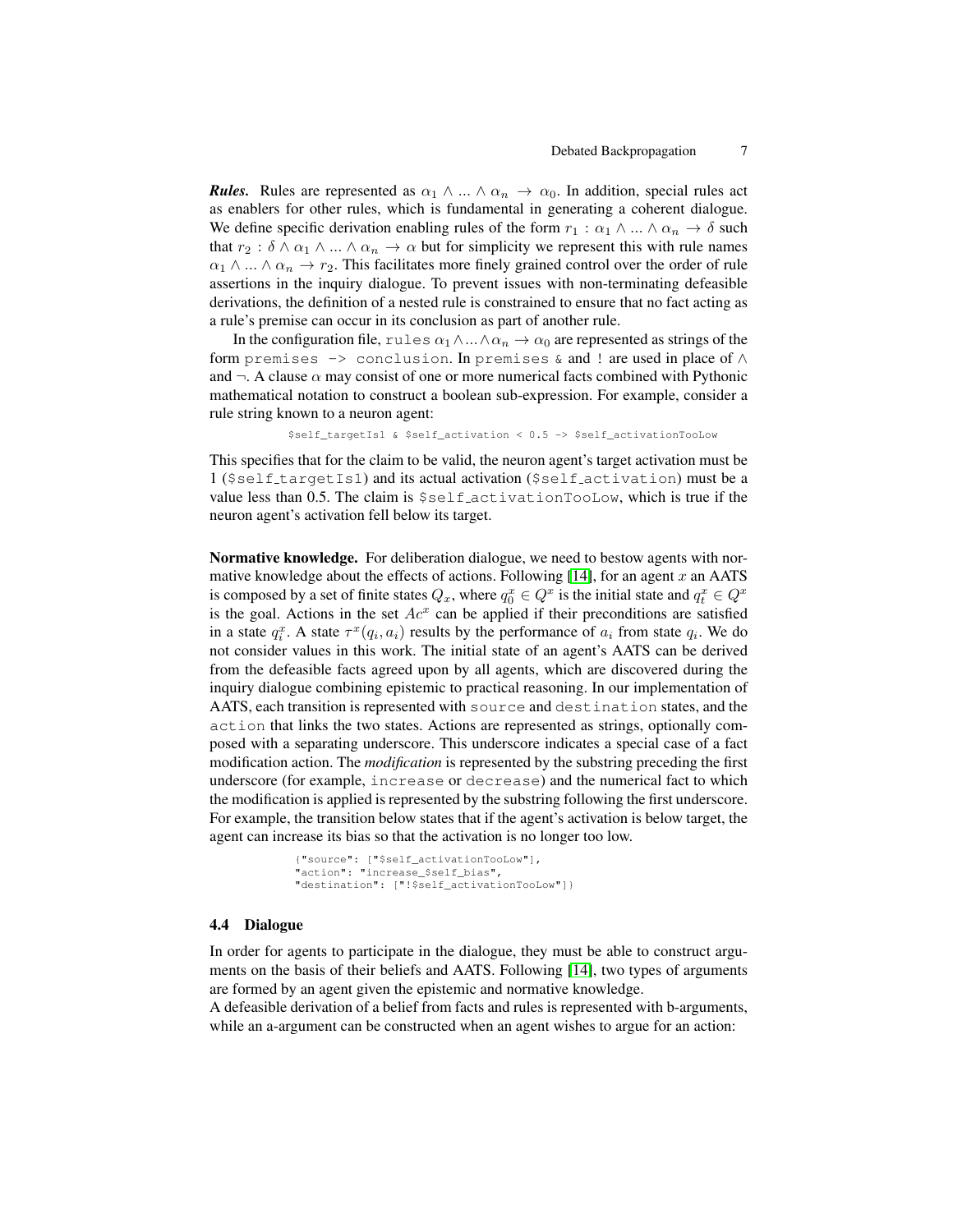- A **belief argument** is denoted  $B = \langle \Phi, \phi \rangle$ , where  $\phi$  is a defeasible belief and  $\Phi$  is a minimally consistent set of beliefs from which  $\phi$  can be derived.
- An action argument constructed by an agent x from its AATS is a 4-tuple  $A =$  $\langle q_x, a, q_y, p \rangle$ , where  $q_x = q_0^x$  is the *start state*,  $a \in Ac^x$  is the proposed *action*,  $\tau^x(q_x, a) = q_y$  is the *end state* and  $p \in q_t^x$  is the *goal*.

Our dialogue is a combination of deliberation and inquiry. The deliberation protocol begins with an inquiry sub-dialogue whose topic is the set of facts that make up the deliberation goal. The aim of this inquiry is to collectively discover relevant information to the goal. After this, the agents move to deliberation where the goal is a target state for the physical system after the deliberated actions are performed.

In a dialogue, an agent x can make the moves: **open**  $\langle x, open, dialogue(\theta, \gamma, \Lambda) \rangle$ ; assert  $\langle x, assert, \Upsilon \rangle$ ; and close  $\langle x, close, dialogue(\theta, \gamma, \Lambda) \rangle$ . The type of dialogue protocol is described by  $dialogue(\theta, \gamma, \Lambda)$ : if  $\theta = inquiry, \gamma$  is a set of propositions whose truth values are to be found; if  $\theta =$  deliberation,  $\gamma$  is a state representing the goal.  $\Lambda$  is the set of participants,  $\Upsilon$  is either a set of a-arguments or b-arguments depending on  $\theta$  which has not yet been asserted. A **commitment store**,  $CS_x$ , stores an agent x's exchanged information. The global commitment store,  $CS_g$ , is the union of the commitment stores of all agents participating in the dialogue.

In the inquiry each agent asserts all its relevant beliefs that are not already present in  $CS_q$ . Relevant means that either this is a fact, a premise of a rule in the global commitment store, or a rule of which conclusion is a relevant defeasible fact. For the remainder of the dialogue, each agent checks whether any of its asserted defeasible rule are fully supported by the information in  $CS_q$ . For a supported rule, an agent will assert the rule conclusion as a b-argument if the conclusion is not already present in  $CS_g$ . If the agent cannot assert anything new then they will instead move to close the dialogue.

In the deliberation dialogue,  $CS_q$  is set to the sub-dialogue store after the inquiry is complete. If it is discovered during the inquiry that all the goal propositions are satisfied, then no action needs to be taken and the protocol can terminate early. Otherwise, the protocol proceeds with each agent asserting relevant a-arguments formed from their AATS. Each agent determines the start state  $q_0^x \,\subset\, CS_g$  using information in  $CS_g$ ,  $q_0^x$ is the largest possible subset of  $CS_g$  in  $Q^x$ . If any action transitions exist in its AATS from  $q_0^x$  to the end state, the goal, then the agent will assert an a-argument to propose the action. Algorithms [1-](#page-8-0)[2](#page-8-1) demonstrate these protocols.

In our implementation,  $CS<sub>g</sub>$  acts as a blackboard in the system, broadcasting agent assertions. To determine the agent speaking order, we leverage a token-ring algorithm in which a token is exchanged among the participants of the dialogue in some fixed order, starting from the network agent NT. However, this choice has a cost in generating natural language. For example, unlike direct messages, broadcast messages have no specific recipient associated with them. Therefore, when generating natural language from a broadcast message, we may have to infer who the intended recipient is using information in the message if we wish to address a specific agent.

### 4.5 Natural Language Generation

We implement the rendering of dialogues into natural language using a template-based NLG system [\[18\]](#page-11-14). Templates, provided for each fact and action, are sentences with zero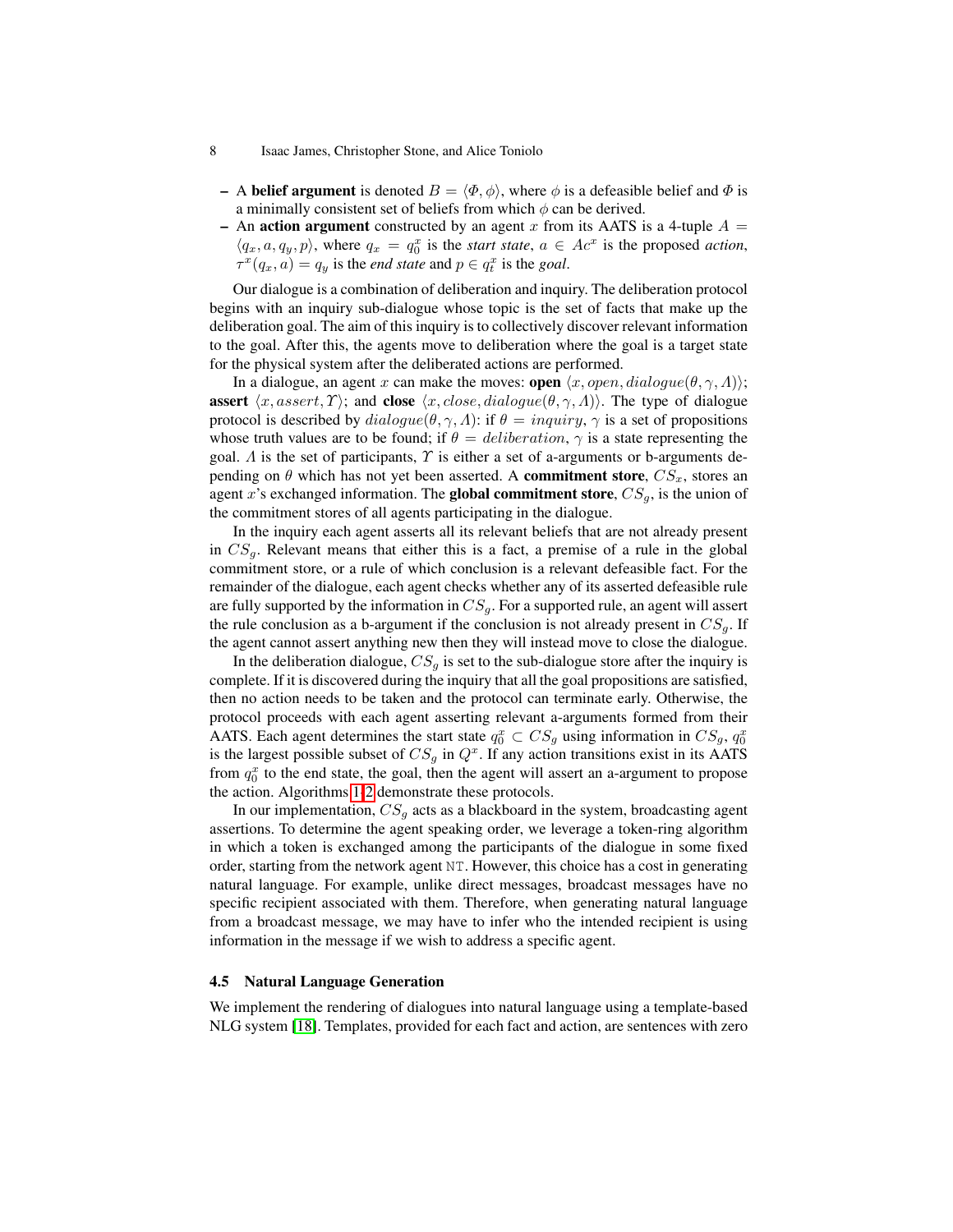<span id="page-8-1"></span><span id="page-8-0"></span>

| <b>Algorithm 1: INQUIRY</b>                                                                                                                                                                                                                                                                                                                                                                                                                                                                                                                                                                                                                                                                                                                                                                                                                                                                                                              | <b>Algorithm 2: DELIBERATION</b>                                                                                                                                                                                                                                                                                                                                                                                                                                                                                                                                                                                                                                                                                                                                                                                                                                                                                                            |  |
|------------------------------------------------------------------------------------------------------------------------------------------------------------------------------------------------------------------------------------------------------------------------------------------------------------------------------------------------------------------------------------------------------------------------------------------------------------------------------------------------------------------------------------------------------------------------------------------------------------------------------------------------------------------------------------------------------------------------------------------------------------------------------------------------------------------------------------------------------------------------------------------------------------------------------------------|---------------------------------------------------------------------------------------------------------------------------------------------------------------------------------------------------------------------------------------------------------------------------------------------------------------------------------------------------------------------------------------------------------------------------------------------------------------------------------------------------------------------------------------------------------------------------------------------------------------------------------------------------------------------------------------------------------------------------------------------------------------------------------------------------------------------------------------------------------------------------------------------------------------------------------------------|--|
| <b>Input:</b> A list $A = (x_1, x_2, , x_n)$ of agents<br>An initiator $x_I \in \Lambda$<br>A list $\gamma = (\alpha_1, \alpha_2, , \alpha_n)$ (the topic)<br>A global commitment store $CSa$<br><b>Output:</b> A list of moves<br>$moves \leftarrow \{\langle x_I, open, dialogue(inq, \gamma, \Lambda) \rangle\}$<br>$no\_participants \leftarrow  \Lambda $<br>$closes \leftarrow 0, t \leftarrow 0$<br>while $\text{closes} \leq n\text{c-participants}$ do<br>$x_i \leftarrow \Lambda[t]$<br>$\Upsilon \leftarrow$ Relevant Beliefs $(x_i, \gamma, CS_g)$ $\cup$<br>SupportedBArquments $(x_i, \gamma, CS_g)$<br>$\Upsilon \leftarrow \Upsilon - CS_a$<br>if $ T  > 0$ then<br>$moves \leftarrow moves \cup \{\langle x_i, assert, \Upsilon \rangle\}$<br>$CS_q \leftarrow CS_q \cup \Upsilon$<br>$\textit{closes} \leftarrow 0$<br>else $\text{closes} \leftarrow \text{closes} + 1$<br>$t \leftarrow (t+1)$ (mod no participants) | <b>Input:</b> A list $A = (x_1, x_2, , x_n)$ of agents<br>An initiator $x_I \in \Lambda$<br>A list $\gamma = (\alpha_1, \alpha_2, , \alpha_n)$ (the topic)<br><b>Output:</b> A list of moves<br>$CS_a \leftarrow \emptyset$<br>$moves \leftarrow \{\langle x_I, open, dialogue(del, \gamma, \Lambda) \rangle\}$<br>$no\_participants \leftarrow  A $<br>$closes \leftarrow 0, t \leftarrow 0$<br>$moves \leftarrow moves \cup Inquiry(A, x_I, \gamma, CS_a)$<br>while $\text{closes} \leq n\text{c-participants}$ do<br>$x_i \leftarrow A t $<br>$\Upsilon \leftarrow$ Supported AA rquiments $(x_i, \gamma, CS_g)$<br>$\Upsilon \leftarrow \Upsilon - CS_a$<br>if $ T  > 0$ then<br>$moves \leftarrow moves \cup \{\langle x_i, assert, \Upsilon \rangle\}$<br>$CS_a \leftarrow CS_a \cup \Upsilon$<br>$\textit{closes} \leftarrow 0$<br>else $\text{closes} \leftarrow \text{closes} + 1$<br>$t \leftarrow (t+1) \pmod{no\_participants}$ |  |
| return <i>moves</i>                                                                                                                                                                                                                                                                                                                                                                                                                                                                                                                                                                                                                                                                                                                                                                                                                                                                                                                      | return <i>moves</i>                                                                                                                                                                                                                                                                                                                                                                                                                                                                                                                                                                                                                                                                                                                                                                                                                                                                                                                         |  |

or more slots that can be replaced with interchangeable words or phrases to produce varied output. Additionally, identifiers in these slots are replaced by specific values, such as the numerical value of the associated fact or names from the agent list. Similar to the agent configuration files, these template strings can be defined in a separate JSON file, grouped via fact names. This file also includes the various strings that can be substituted in the place of the template slots. These non-terminal nodes are synonyms or variations of specific words that help producing a diverse, but equivalent, set of sentences.

In the inquiry dialogue, we generate sentences for assertions of defeasible facts, including those asserted as the claim of a b-argument, using templates for each fact. We do not immediately generate sentences for the assertion of defeasible rules, including those asserted as the support of a b-argument. If a rule is later used as a support, then sentences will be generated for the premise assertions, so we can avoid first generating a sentence for the rule to introduce these premises.

In the deliberation dialogue, we generate sentences for asserted a-arguments using templates for each action. Here, it is not necessary to generate sentences to describe either the AATS start state, which is a combination of facts already asserted in the dialogue, or the end state, which is the goal that was stated in the opening sentence.

For example, the natural language template for the weight fact  $X1_XZ_W$  weight and the action 'increase' are shown below. The fact includes substitutions for the names of the neuron agents that share the weight and the value of the weight.

```
weight: "the weight between X 1 and X 2 is VALUE"
increase: "I'll increase FACT"
```
## 5 An example application

In this section we present an application of our dialogue system. The deliberation goal is for a specific output neuron agent to meet its activation target on a given training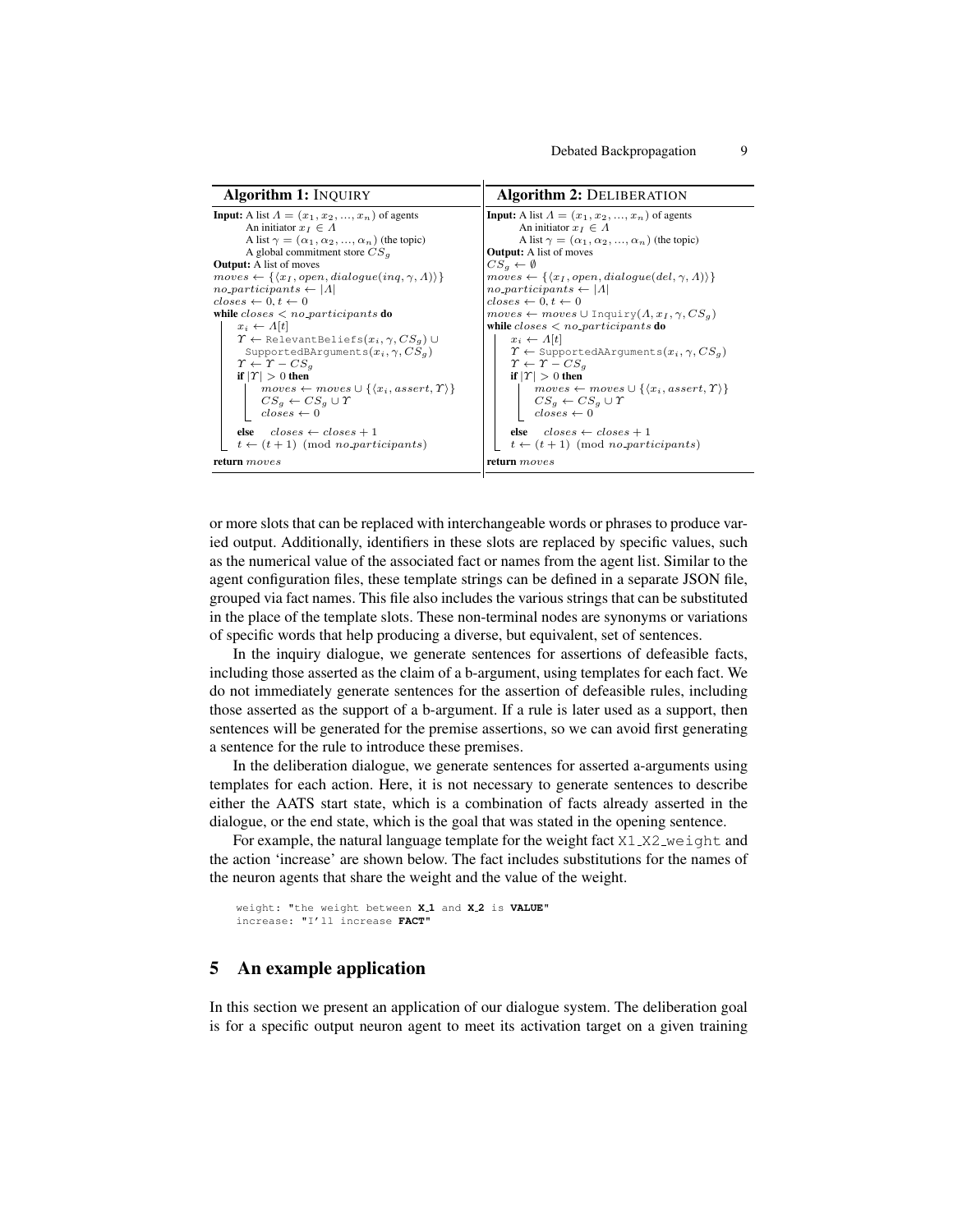sample. The neural network is trained on the Iris flower dataset from the UCI Machine Learning Repository<sup>[1](#page-9-0)</sup> using four input features to identify three classes.

*Epistemic knowledge.* In the inquiry portion of the dialogue, agents will discover whether the output neuron agent is on target before deliberating. This target, an activation of either 0 or 1, will first be passed down the social hierarchy.

<span id="page-9-1"></span>

| Listing 1.1: Network agent belief base |                                                                  | Listing 1.2: Layer agent belief base |                                                       |
|----------------------------------------|------------------------------------------------------------------|--------------------------------------|-------------------------------------------------------|
|                                        | $"rules"$ : {                                                    |                                      | $"rules"$ : {                                         |
|                                        | "all": ["targetClass $1 \rightarrow$ targetIsSetosa",            |                                      | "all": ["targetIsSetosa $\rightarrow$ ON1_targetIs1", |
|                                        | "targetClass2 $->$ targetClassVersicolor",                       |                                      | "targetIsSetosa $-> ON2$ _targetIs0",                 |
|                                        | " $\text{targetClass3} \rightarrow \text{targetClassVirginica"}$ | 4                                    | "targetIsSetosa $-> ON3$ _targetIs0",                 |
|                                        |                                                                  |                                      | "targetIsVersicolor $\rightarrow$ ON1_targetIs0", ]}  |

At the highest level, the network agent is given knowledge of the class labels (Listing [1.1\)](#page-9-1). The layer agents are then given rules to translate the target class label into target activations for individual output neuron agents (Listing [1.2\)](#page-9-2).

Listing [1.3](#page-9-3) shows how the output neuron agent determines whether their activation is on target, using the rules in lines 5-10.

<span id="page-9-2"></span>Listing 1.3: Output neuron agent belief base

<span id="page-9-3"></span>

|                | "facts": {                                                                                                                                                                                                                                                                                                            |
|----------------|-----------------------------------------------------------------------------------------------------------------------------------------------------------------------------------------------------------------------------------------------------------------------------------------------------------------------|
| 2              | ": ["\$self_tolerance $(0.1)$ "],                                                                                                                                                                                                                                                                                     |
| 3              | "forgetful": $['$self_isForeetful", "$self_tolerance(0.4)"]$ ,                                                                                                                                                                                                                                                        |
| $\overline{4}$ | "rules": $\{$                                                                                                                                                                                                                                                                                                         |
| 5              | "all": ["\$self_targetIs1 & \$self_act $>(1 - $self\_tolerance)$ -> \$self_onTarget",                                                                                                                                                                                                                                 |
| 6              | "\$self_targetIs0 $&$ \$self_act $&$ \$self_tolerance $-&$ \$self_onTarget",                                                                                                                                                                                                                                          |
| 7              | "Sself_targetIs1 & \$self_act $\lt$ (1 – \$self_tolerance) –> \$self_actTooLow",                                                                                                                                                                                                                                      |
| 8              | "\$self_targetIs0 $\&$ \$self_act $\&$ \$self_tolerance $\rightarrow$ \$self_actTooHigh",                                                                                                                                                                                                                             |
| 9              | "\$self_actTooHigh -> !\$self_onTarget",                                                                                                                                                                                                                                                                              |
| 10             | "\$self_actTooLow -> !\$self_onTarget",                                                                                                                                                                                                                                                                               |
| 11             | "!forgetful": $\lceil$ "\$other_isForgetful $\rightarrow$                                                                                                                                                                                                                                                             |
| 12             | \$other_targetIs1 & \$other_act < $(1 - $self\_tolerance \# correction)$ -> \$other_actTooLow#correction",                                                                                                                                                                                                            |
| 13             | "\$other_isForgetful $->$                                                                                                                                                                                                                                                                                             |
| 14             | $\{8 \times 1\}$ & $\{8 \times 1\}$ & $\{8 \times 1\}$ $\{8 \times 1\}$ $\{8 \times 1\}$ $\{8 \times 1\}$ $\{1 \times 1\}$ $\{1 \times 1\}$ $\{1 \times 1\}$ $\{1 \times 1\}$ $\{1 \times 1\}$ $\{1 \times 1\}$ $\{1 \times 1\}$ $\{1 \times 1\}$ $\{1 \times 1\}$ $\{1 \times 1\}$ $\{1 \times 1\}$ $\{1 \times 1\}$ |

Forgetfulness demonstrates an example of personality dimension. Observe that the true value of the tolerance is known to all non-forgetful output neuron agents (line 2), whereas a forgetful agent will 'misremember' a more lenient version (line 3). In lines 11-14 we introduce the rules for non-forgetful agents which allow them to correct others that may have incorrectly determined themselves to be on target. Note that these rules are nested; the outer premise prevents an agent from asserting their belief of the tolerance unless another agent is forgetful. The *correction* intent is attached to the true value of the tolerance, which is later used to formulate the natural language as a correction.

*Normative Knowledge.* In the deliberation portion of the dialogue, agents suggest actions to help the output neuron agent meet its target. We let hidden neuron agents propose weight changes for their connections to help a neuron agent in the next layer meet their target. As an example, the increase weight action is shown in Listing [1.4.](#page-10-0) The source state for this transition is the next neuron's activation being too low.

<span id="page-9-0"></span><sup>1</sup> <https://archive.ics.uci.edu/ml/datasets/iris>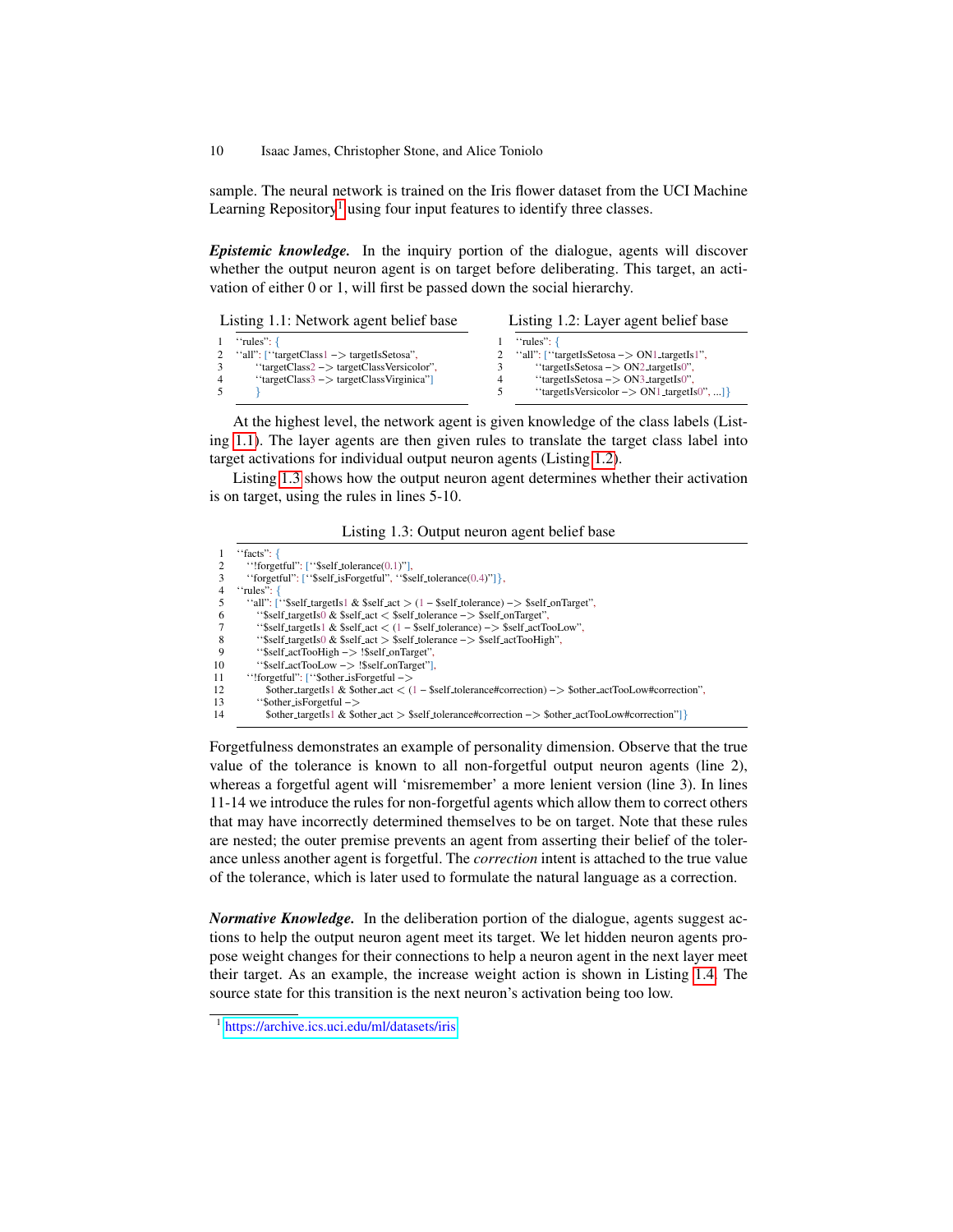<span id="page-10-2"></span>

| Table 1: Example dialogues. |  |                                                                                                |  |
|-----------------------------|--|------------------------------------------------------------------------------------------------|--|
|                             |  | Net: Time to classify another Iris flower.                                                     |  |
|                             |  | ON1 (S): Reporting for duty! My activation is 0.56 and the classification tolerance is 0.10.   |  |
|                             |  | Net: Ok, the training data says this example is a Setosa.                                      |  |
| Dialogue A:                 |  | L2: Output Neuron 1, your target is 1.                                                         |  |
|                             |  | ON1 (S): My activation is too low. I've missed my target.                                      |  |
|                             |  | HN1 (L2): Don't worry, I'll increase the weight between myself and Output Neuron 1.            |  |
|                             |  | ON1 (S): No! I'll increase my bias, it'll work better anyway.                                  |  |
|                             |  | Net: Let's get started! Time to classify another Iris flower.                                  |  |
|                             |  | $ON1$ (F): At your command! My activation is 0.25 and the classification tolerance is 0.50.    |  |
|                             |  | Net: Good, the training data says this example is a Virginica.                                 |  |
|                             |  | L2: Output Neuron 1, your target is 0.                                                         |  |
| Dialogue B:                 |  | ON1 (F): What a relief! My activation is on target.                                            |  |
|                             |  | ON2: Wait a second, that's not correct. The classification tolerance is actually 0.10, so your |  |
|                             |  | activation is too low.                                                                         |  |
|                             |  | $HM1 (L2)$ : Don't worry! I'll increase the weight between myself and Output Neuron 1.         |  |
|                             |  |                                                                                                |  |

Listing 1.4: Hidden neuron AATS

<span id="page-10-1"></span>Listing 1.5: Output neuron AATS

<span id="page-10-0"></span>

| $1$ "all": $\lceil \cdot \rceil$                     | "stubborn": $\lceil \cdot \rceil$          |
|------------------------------------------------------|--------------------------------------------|
| "source": ["\$nextLayerNeuron_activationTooLow"],    | "source": ["\$self_activationTooLow"].     |
| "action": "increase_\$self_\$nextLayerNeuron_weight" | "action": "increase_\$self_bias#stubborn". |
| "destination": ["\$nextLayerNeuron_onTarget"]},      | "destination": $['$self-onTarget"]$ ,      |
|                                                      |                                            |

We inject personality into output neuron (ON) agents through normative knowledge, letting stubborn agents insist on meeting missed targets without help by changing their bias. In Listing [1.5,](#page-10-1) the 'stubborn' key is later used to formulate the refusal of help.

*Dialogue.* We illustrate here two different dialogues that may be generated from the example application (see Table [1\)](#page-10-2). In Dialogue A, ON1 has a stubborn personality. When it is discovered that they are not on target, a hidden neuron in the preceding layer suggests an action. ON1 refuses, insisting on its own course of action. In Dialogue B, ON1 has a forgetful personality. When they incorrectly find themselves to be on target, another ON corrects them. During deliberation, a hidden neuron then suggests an action.

## 6 Conclusions

A multi-agent dialogue system was demonstrated as a means of enriching backpropagation with dialogue. The generic dialogue framework ensures the ease of extending the system to support further examples. Our flexible system can produce entertaining and informative dialogue to help explain the mechanics of backpropagation.

Possible future work includes extending the dialogue topics to provide more variety in the system's output and improve explainability of related aspects of backpropagation, such as error propagation or overfitting. Extended topics could focus on using information aggregated over the course of many training iterations, preventing dialogue from becoming repetitive over the course of many epochs. Evaluation with users would help establish the advantages that this approach provides in understanding backpropagation and assess the usefulness of specific explanations as perceived by users. Depending on the familiarity of these users with ML concepts, such as neural networks, these studies could also help identify where dialogues may require additional preamble to explain